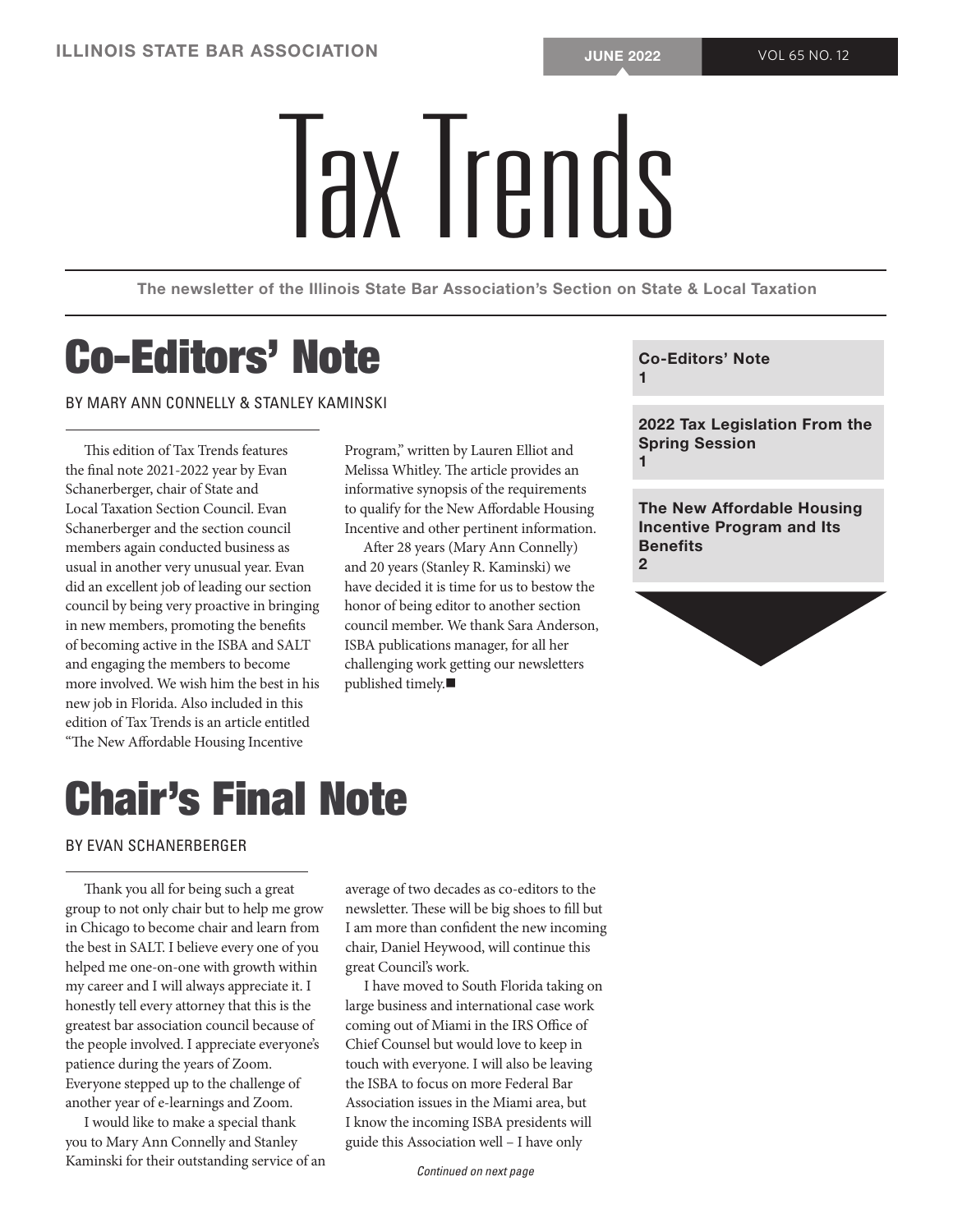#### Chair's Final Note

CONTINUED FROM PAGE 1

received the best of help and friendship from this Association.

I wish everyone the best of luck and I know with confidence this group will continue to thrive.

Best, Evan Schanerberger Schanerberger.com

## The New Affordable Housing Incentive Program and Its **Benefits**

#### BY LAUREN ELLIOTT & MELISSA WHITLEY

#### Summary

The new affordable housing incentive program is established by state law under 35 ILCS 200/15-178. On July 29, 2021, the reduction in assessed value for affordable rental housing construction or rehabilitation statue was passed and went into effect the same day. The law permits qualifying substantial rehabilitation or new construction from 2015 or later to apply for the program. The benefit of the program begins to toll once the building goes into service, not the year the application is made. An applicant who qualifies for the benefit of the incentive will realize it on the 2022 tax bill, payable in 2023. A Certificate of Error ("CofE") for 2021 can be filed If the applicant qualified for the benefit in 2021. Please note that the Assessor's Office will only grant Certificates of Error for 2021 and will not grant Certificates of Error for years prior to 2021.

> For example, if the new construction or rehabilitation was completed and the building went in-service in 2018 and the property owner obtained the incentive for 2022 tax year, the 10 year term of the incentive would begin to toll in 2018. The taxpayer forfeits the benefit of the program

for 2018, 2019 and 2020 but may seek a refund for the benefit of the program for the 2021 tax year through the CofE process.

The purpose of the law is to expand availability of affordable housing by incentivizing rehabilitation and new construction of multi-family affordable housing developments. The benefit comes in the form of assessment reductions for multifamily rental developments subject to certain rent, tenant income and other restrictions. The assessment reduction benefit that the applicant qualifies for is determined by the special assessment tier. If at least 70 percent of the net rentable area of a qualified mixed-use development is used for residential purposes, the benefit will be applied to the entire property (including the commercial component of a mixed-use site). Otherwise, the benefit applies only to the residential portion.

#### Specific Provisions

The new affordable housing incentive program has three tiers, as follows:

#### **Tier 1:**

*• Requirement*: At least 15-34 percent of residential units shall be maintained as affordable units for at



This is the newsletter of the ISBA's Section on State & Local Taxation. Section newsletters are free to section members and published at least four times per year. Section membership dues are \$30 per year. To subscribe, visit www.isba. org/sections or call 217-525-1760.

#### **OFFICE**

ILLINOIS BAR CENTER 424 S. SECOND STREET SPRINGFIELD, IL 62701 PHONES: 217-525-1760 OR 800-252-8908 WWW.ISBA.ORG

#### EDITORS

Mary Ann Connelly Stanley R. Kaminski

#### PUBLICATIONS MANAGER

Sara Anderson  $\boxtimes$  sanderson@isba.org

#### STATE & LOCAL TAXATION SECTION

COUNCIL Evan W. Schanerberger, Chair Kelly V. Carter, Vice-Chair Daniel J. Heywood, Secretary Mary T. Nicolau, Ex-Officio Thomas M. Battista Jeffrey S. Berkbigler Samantha K. Breslow, CLE Coordinator Whitney T. Carlisle Claudia E. Castro Jim W. Chipman Mary Ann Connelly Mark R. Davis Nicole Amanda DeBella David P. Dorner Joanne Elliott Kevin Patrick Fanning, Jr. Brian E. Fliflet Scott L. Ginsburg Donna F. Hartl Kevin Barry Hynes Nicholas P. Jordan Stanley R. Kaminski David J. Kupiec Brian P. Liston Joseph F. Locallo, III Megan Liston Mahalik Julie-April Montgomery Timothy E. Moran John K. Norris Michael I. O'Malley Daniel Barnes Pappano Donald T. Rubin Ciarra J. Schmidt Rodney C. Slutzky Gary H. Smith Joan E. Smuda John B. Sprenzel Keith W. Staats Angela L. Tucker Richard D. Worsek Nora A. Devine, Board Liaison Sonni Choi Williams, Board Liaison Blake Howard, Staff Liaison

DISCLAIMER: This newsletter is for subscribers' personal use only; redistribution is prohibited. Copyright Illinois State Bar Association. Statements or expressions of opinion appearing herein are those of the authors and not necessarily those of the Association or Editors, and likewise the publication of any advertisement is not to be construed as an endorsement of the product or service offered unless it is specifically stated in the ad that there is such approval or endorsement.

Articles are prepared as an educational service to members of ISBA. They should not be relied upon as a substitute for individual legal research.

The articles in this newsletter are not intended to be used and may not be relied on for penalty avoidance.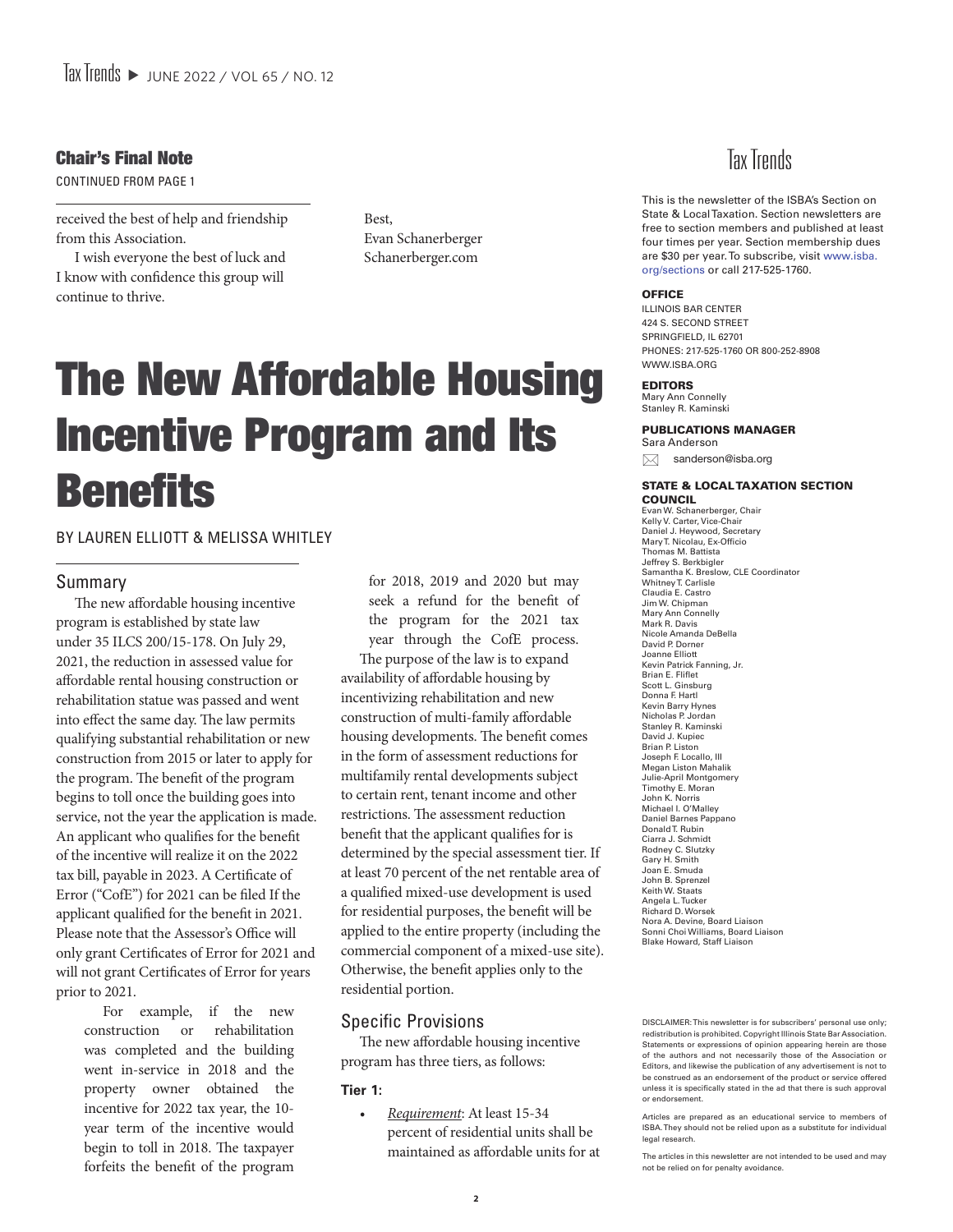least 10 years. New construction or rehab costing \$8 psf of total building square footage and improves at least two primary building systems.

*• Tax Benefit*: Assessment reduced by 25 percent of total for a 10-year term with up totworenewals. Time in Class 9 counts against the term. Service year, not application year, starts the tolling of the term.

#### **Tier 2:**

- *• Requirement*: At least 35 percent of residential units shall be maintained as affordable units for at least 10 years. New construction or rehab costing \$12.50 psf of total building square footage and improves at least two primary building systems.
- *• Tax Benefit*: Assessment reduced by 35 percent of total for a 10-year term with up to two renewals. Time in Class 9 counts against the term.

Current allowable monthly rents (subject to change)

Service year, not application year, starts the tolling of the term.

#### **Tier 3:**

#### **Specifically, the low affordability community project "lacp"**

- *• Requirement:* At least 20 percent of residential units shall be maintained as affordable units for 30 years **and** the building shall be in a Low Affordability Community. New construction or rehab costing \$60 psf of total building square footage and improves at least five primary building systems.
- *• Tax Benefit*: Assessment reduced to a percentage of the difference between the value of the property one year before the affordable units are occupied and post-construction assessed for a 30-year term. Reduction in assessment is front loaded (i.e. first three years, 100

percent reduction applied to the increase in assessment). Please note: This benefit appears to be scheduled to sunset after 12/31/2027.

#### **Definitions**

"Multi-family" means seven or more residential units in the building. A mixed-use building with six residential units and one commercial unit does not qualify for this incentive program.

"Affordable Unit" means maximum rent and maximum income limits are met.

"Maximum Rent" means the maximum regular rent for 60 percent of the area median income ("AMI") for the area where the building is located as determined by the United States Department of Housing and Urban Development and published annually by The Illinois Housing Development Authority.

| Current allowable monthly reflix (subject to change) |                       |
|------------------------------------------------------|-----------------------|
| Size of Unit                                         | Affordable Unit Rents |
| 0 Bedroom                                            | \$979                 |
| 1 Bedroom                                            | \$1,049               |
| 2 Bedroom                                            | \$1,258               |
| 3 Bedroom                                            | \$1,454               |
| 4 Bedroom                                            | \$1,623               |

"Maximum Income Limits" means the maximum regular income limits for 60 percent of area median income ("AMI") for the geographic area where the multifamily building is located as determined by the United States Department of Housing and Urban Development and published annually by The Illinois Housing Development Authority.

"Low Affordability Community" means the subject building is located within a municipality or jurisdiction with less than \$1M population in which 40 percent or less of its total year-round housing units are affordable as determined by the Illinois Housing Development Authority; or the subject building is located in a "D" zoning district as designed in the Chicago Zoning Ordinance; or the subject building is located within a municipality or jurisdiction with a population of \$1M or more that has been

designed as a low affordability community by ordinance

The program has use-based qualifications. The subject building must contain a minimum of seven residential units and at least 15 percent of the residential units are used as low affordable housing units for at least 10 years. There is no penalty for withdrawing from the incentive early.

The program has investment-based qualifications. It requires either new construction or substantial rehabilitation to occur on or after January 1, 2015. The monetary investment threshold is based on the total building square footage, not just the affordable unit square footage. To qualify, investors must invest at least \$8psf and make improvements to two primary building systems. To qualify for Tier 2 benefits, however, investments of \$12.50psf are required. To qualify for

Tier 3 benefits, investments of \$60psf are required and improvement of five primary building systems. Primary building systems can include electrical, heating, plumbing, roofing, exterior doors and windows, floors, walls and ceilings, exterior walls, elevators, health and safety systems, and energy conservation improvements.

The program is available to properties located throughout Cook County; but note locational-based qualifications are required to qualify for Tier 3 benefits as outlined above.

Additional labor-based requirements are placed on Tier 3 program applicants. To qualify for Tier 3 benefits, a Project Labor Agreement must be submitted in Part 1 of the application. All workers must be union trade workers.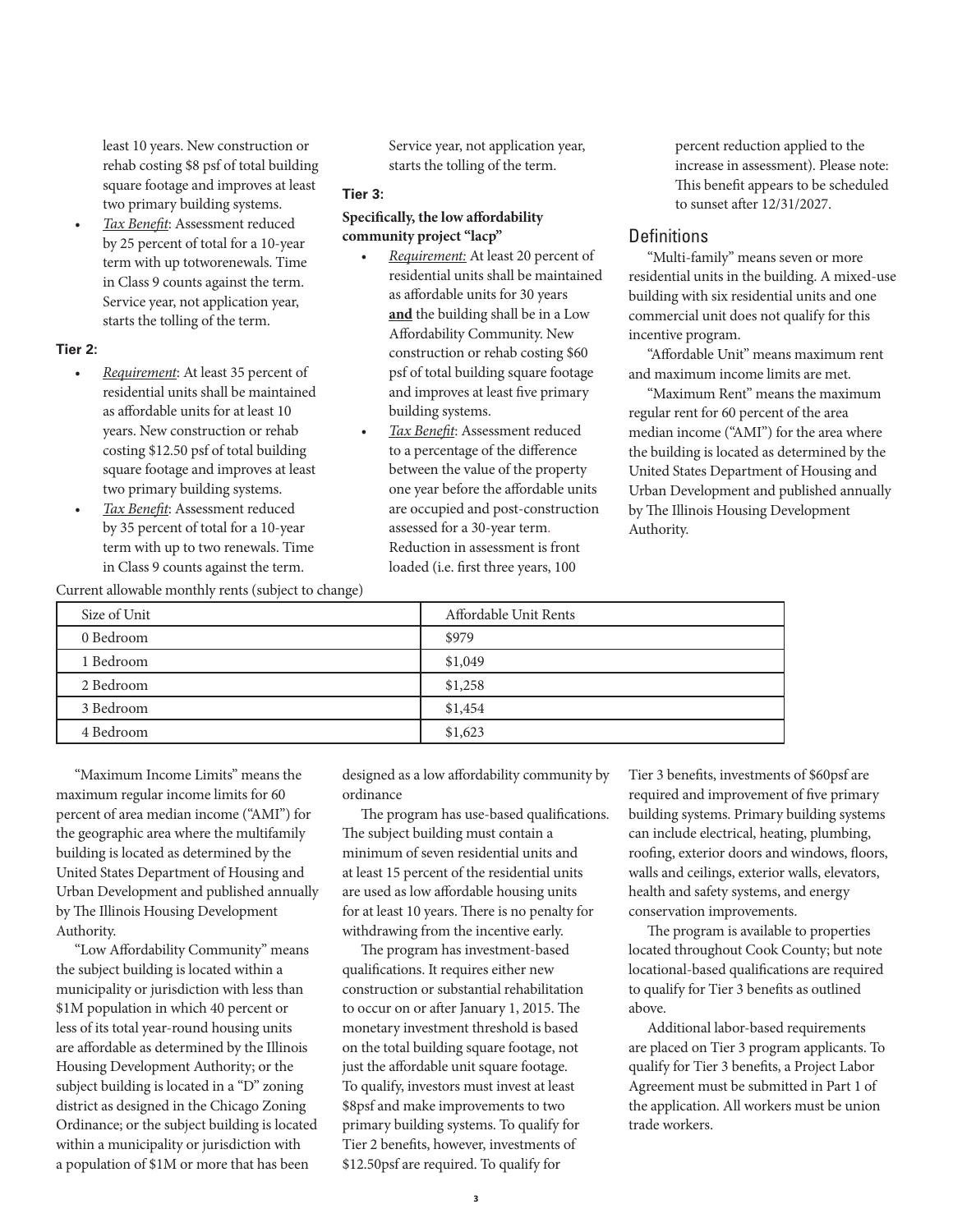#### Application Procedures and Required Documentation

The application procedure requires one application per building; and each building must have seven or more residential units to be eligible. The application consists of two parts. Both part 1 and part 2 must be submitted by the deadline for any tax year in question.

The deadline to apply for the program for the 2022 tax year was March 31, 2022. The deadline to apply for the program for the 2023 tax year will be January 31, 2023.

Upon receipt of both the eligibility application Part 1 and Part 2, the Assessor's Office will review the applications to determine whether the property is eligible for the new affordable housing incentive program. Once review is completed, the Assessor will email the applicant notice of its decision. If Assessor denies the application, the email will advise as to why the application has been denied and the Applicant has 30 days from date of said email to cure the deficiencies.

#### Eligibility Application Part 1

The applicant shall be the owner of the property, but the application can be completed by an in-care-of contact. Currently, there is no requirement that Part 1 be filed before the new construction or substantial rehabilitation begins.

The application provides three bases to apply: (1) the applicant is currently in good standing in a Class 9 incentive program, (2) the applicant had been a Class 9 incentive recipient but the Class 9 status was revoked after January 1, 2017, or (3) the applicant is a new applicant. If the basis for the application is (1) current Class 9 program participant, the applicant may rely on prior submissions with Class 9 in lieu of answering questions and/or providing documentation. If the basis for the application is (2) Class 9 recipient with a revoked status, the applicant does not need to reinstate the Class 9 before applying for this affordable housing incentive.

Documentation relating to the planned project must be provided and reported in support of Part 1 of the application. If substantial rehabilitation has yet to begin, the applicant must upload photographs of

the work that needs to be completed. If the qualifying project is new construction, the applicant can skip the section in Part 1 of the application that asks for list of major components and corresponding costs. The applicant must provide proposed project dates and projected costs. If the proposed project is substantial rehabilitation, then the application must identify the primary building systems that will be improved and the cost of each system and component of the system that will be renovated. The following documents shall be uploaded with Part 1 of the application (if available): building survey, architectural drawings or blueprints and loan commitment letter. If the applicant is seeking Tier 3 status, a Project Labor Agreement must also be uploaded in support of the Part 1 application.

#### Eligibility Application Part 2

The applicant shall also complete the eligibility application Part 2 prior to the applicable annual deadline.

In terms of timing, the applicant is not required to wait until a control number is provided from the Part 1 submission to complete and submit the Part 2 application. However, the affordable dwelling units in the building must be "in service" by the time the Part 2 eligibility application is submitted. For new construction projects, the eligibility application Part 2 shall not be submitted until construction is complete and the affordable units are rented.

The eligibility application part must provide actual dates relating to the rehabilitation or construction and actual costs of work completed. If the project is new construction, the applicant does not need to complete the section asking for a list of major components and corresponding costs.

Documentation relating to the completed project must be provided, including photographs of the completed work. The Following required documentation must be provided and the Assessor's office in Cook County asks that each document included the PIN and project name in case attachments get separated from the main file:

- Proof of ownership (deed, etc.)
- Certificate of Occupancy or Certificate of Inspection.

The applicant must provide documentation from the municipality that the property complies with all local building, safety, health codes and requirements is fit for occupancy.

- If the basis for the application is rehabilitation, need to provide proof of rehab costs including building permits and notarized contractor sworn statements
- Tenant Certification of Household Income form (must be completed for each unit)
	- Income that must be included in total household income: Wages/ salaries/tips, net business income, interest/dividend payments, social security income, payment from insurance policies/ annuities/pensions/disability benefits/etc., periodic payments, unemployment and works comp or severance pay, alimony/child support/other regular monetary contributions, any other public assistance
	- Income not to be included in total household income: earnings of children under 18 years, temporary income like cash gifts, reimbursement for medical expenses, lump sum inheritance or payments to recoup losses, student financial assistance paid directly to the student, foster childcare payments, receipts from government-funded training, SNAP aid
- Rental Information/Tenant Household Income Report Form
- Proof of written notice to tenants of maximum rent levels
- Verify tenant participating in income-based subsidy program, if any
- A written statement that:
	- The affordable units are comparable to the market rate units in terms of unit type, number of bedrooms per unit, quality of exterior appearance, energy efficiency and overall